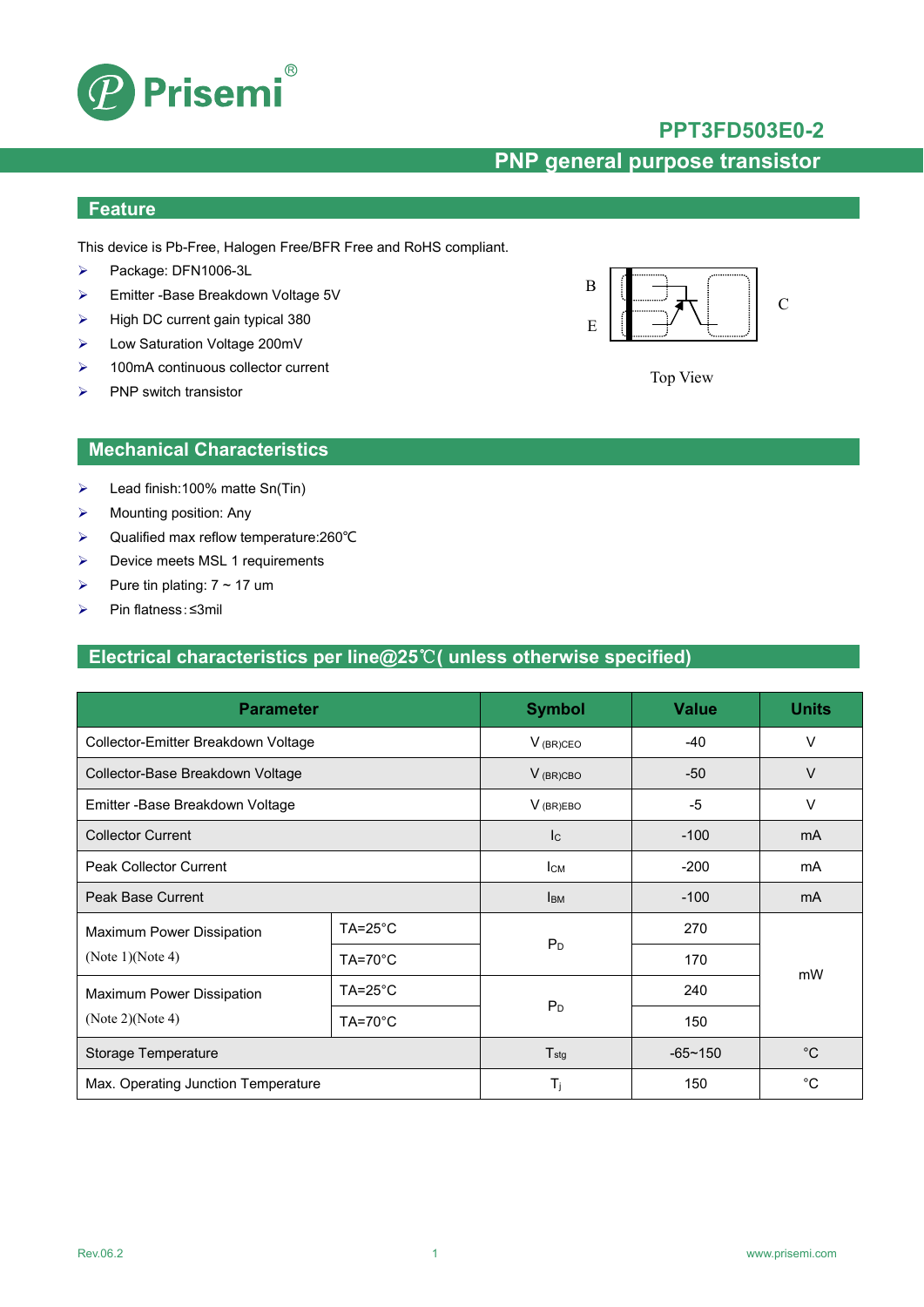### **Thermal resistance**

| <b>Parameter</b>                                   |                     | <b>Symbol</b> | Min. | Typ. | Max. | <b>Units</b> |  |
|----------------------------------------------------|---------------------|---------------|------|------|------|--------------|--|
| Junction-to-Ambient Thermal Resistance<br>(Note 1) | Steady State        | <b>ReJA</b>   |      | 395  | 460  |              |  |
| Junction-to-Ambient Thermal<br>Resistance (Note 2) | <b>Steady State</b> | <b>ReJA</b>   |      | 450  | 515  | °C/W         |  |

### **Absolute maximum rating@25**℃

| <b>Parameter</b>                     | <b>Symbol</b>   | <b>Conditions</b>                             | Min.  | Typ. | Max.             | <b>Units</b> |
|--------------------------------------|-----------------|-----------------------------------------------|-------|------|------------------|--------------|
| Collector-Base Breakdown Voltage     | <b>BV</b> сво   |                                               | -50   |      |                  | v            |
| Collector-Emitter Breakdown Voltage  | <b>BVCEO</b>    |                                               | $-40$ |      |                  | ٧            |
| Emitter-Base Breakdown Voltage       | <b>BVEBO</b>    |                                               | -5    |      |                  | v            |
| Collector Cut-off Current ( $IE=0$ ) | <b>Ісво</b>     | $VCB=-30V$                                    |       |      | $-0.1$           | μA           |
| Emitter Cut-off Current( $IC=0$ )    | <b>LEBO</b>     | $V_{FB} = -4V$                                |       |      | $-0.1$           | μA           |
| DC Current Gain                      | h <sub>FE</sub> | $IC=-1mA, VCE=-6V$                            | 200   |      | 500              |              |
| Collector-Emitter Saturation Voltage | VCE(sat)        | $IC=-50mA, IB=-5mA$                           |       |      | $-200$           | mV           |
| <b>Transition frequency</b>          | $f_{\text{T}}$  | $V_{CE} = -12V$ , $I_E = -2mA$ , $f = 100MHz$ | 100   |      |                  | <b>MHz</b>   |
| Output Capacitance                   | Cob             | $V_{CB} = -12V$ , $I_E = 0$ mA, $f = 1$ MHz   |       |      | $2.2\phantom{0}$ | pF           |

### Note:

- 1. Surface mounted on FR4 Board using 1 square inch pad size, 1oz copper
- 2. Surface mounted on FR4 board using minimum pad size, 1oz copper
- 3. Pulse width<380μs, Single pulse
- 4. Maximum junction temperature TJ=150°C.
- 5. Pulse test: Pulse width <380 us duty cycle <2%.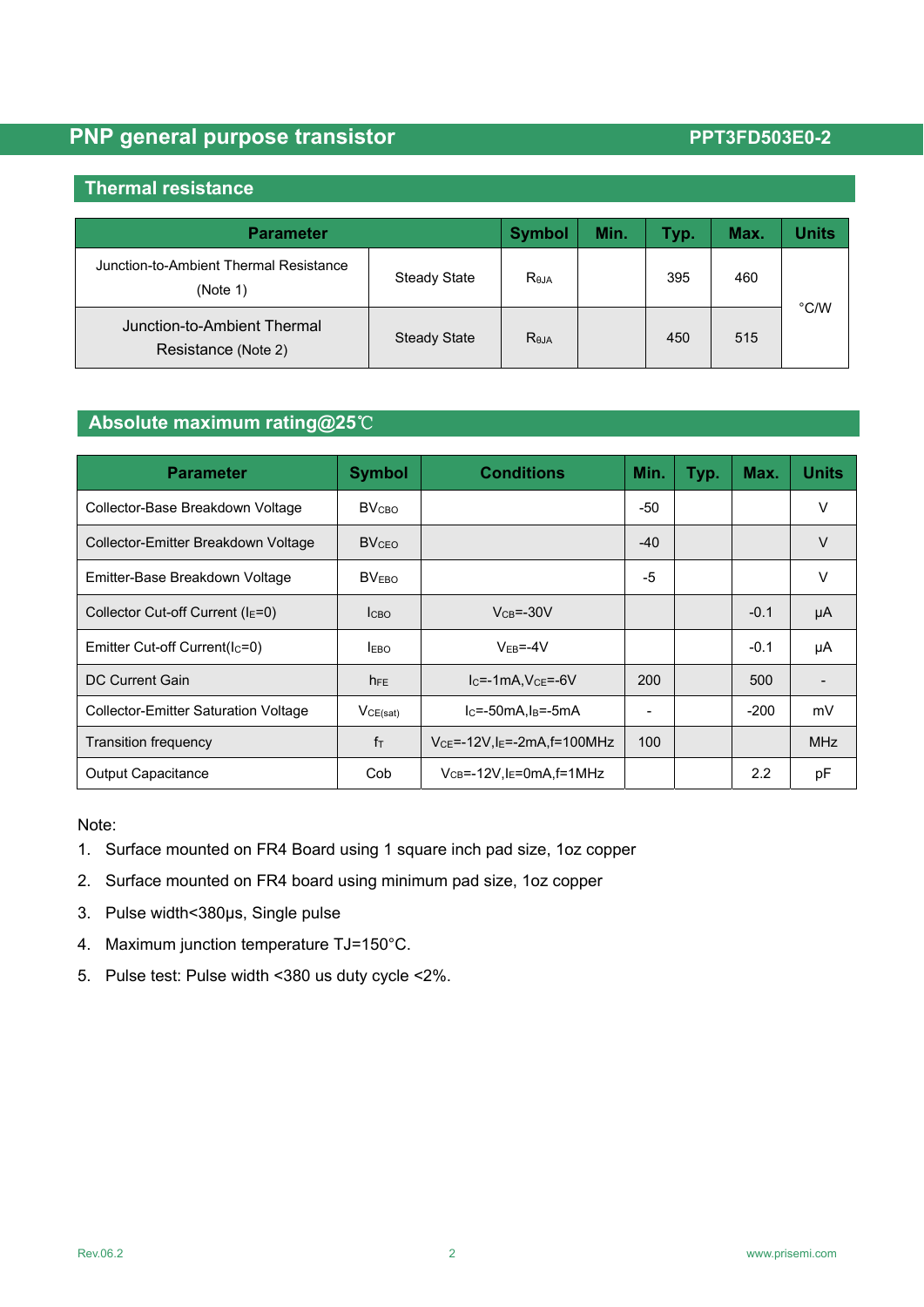# **Typical Characteristics Typical Characteristics**











Figure5.Collector Output Capacitance Figure6.Current Gian Bandwidth Product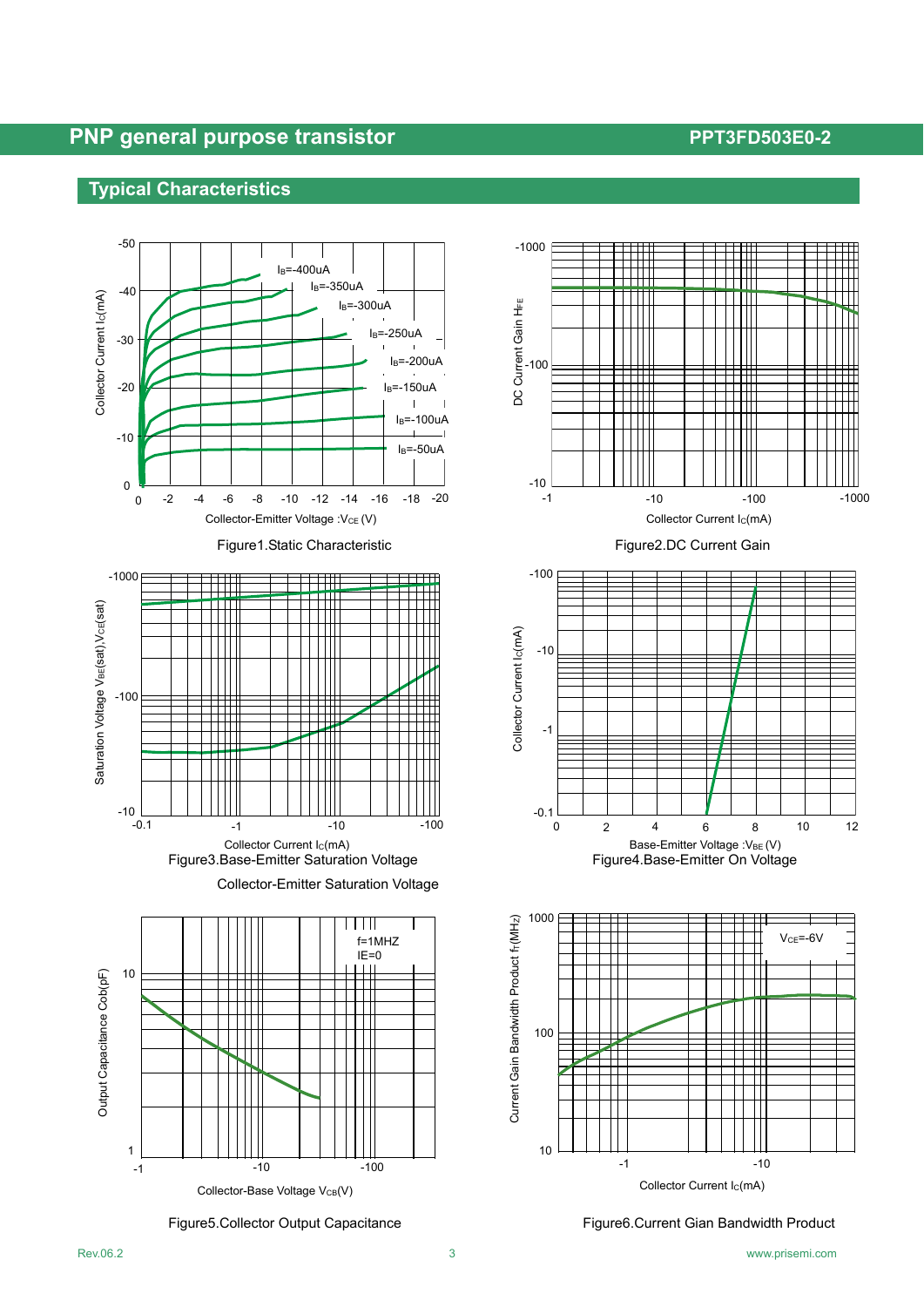# **Solder Reflow Recommendation**



Peak Temp=257℃, Ramp Rate=0.802deg. ℃/sec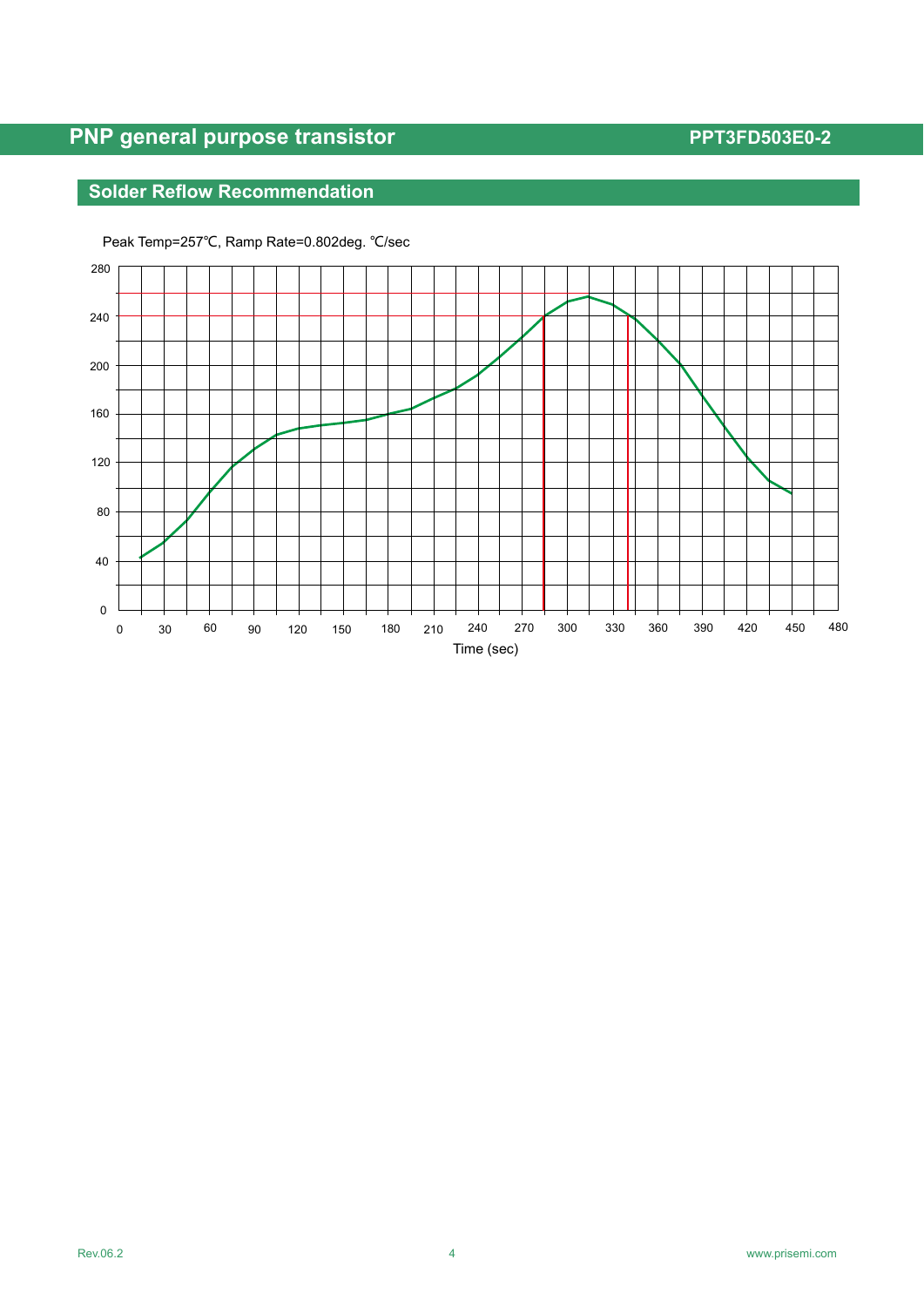# **Product dimension (DFN1006-3L)**



| Dim            | <b>Millimeters</b> |            |            |  |  |
|----------------|--------------------|------------|------------|--|--|
|                | <b>MIN</b>         | <b>Typ</b> | <b>MAX</b> |  |  |
| A              | 0.33               | 0.47       | 0.498      |  |  |
| B              | 0.00               | 0.03       | 0.05       |  |  |
| <b>B1</b>      | 0.10               | 0.15       | 0.20       |  |  |
| <b>B2</b>      | 0.45               | 0.50       | 0.55       |  |  |
| D              | 0.85               | 1.00       | 1.15       |  |  |
| E              | 0.45               | 0.60       | 0.75       |  |  |
| e              |                    | 0.35       |            |  |  |
| L1             | 0.20               | 0.25       | 0.30       |  |  |
| L2             | 0.20               | 0.25       | 0.30       |  |  |
| L <sub>3</sub> |                    | 0.39       |            |  |  |
| L4             |                    | 0.05       |            |  |  |



**Suggested PCB Layout** 

Unit:mm

# **Marking information**



## **Ordering information**

| Device        | Package              | Reel | <b>Shipping</b>     |
|---------------|----------------------|------|---------------------|
| PPT3FD503E0-2 | DFN1006-3L (Pb-Free) | 12"  | 40000 / Tape & Reel |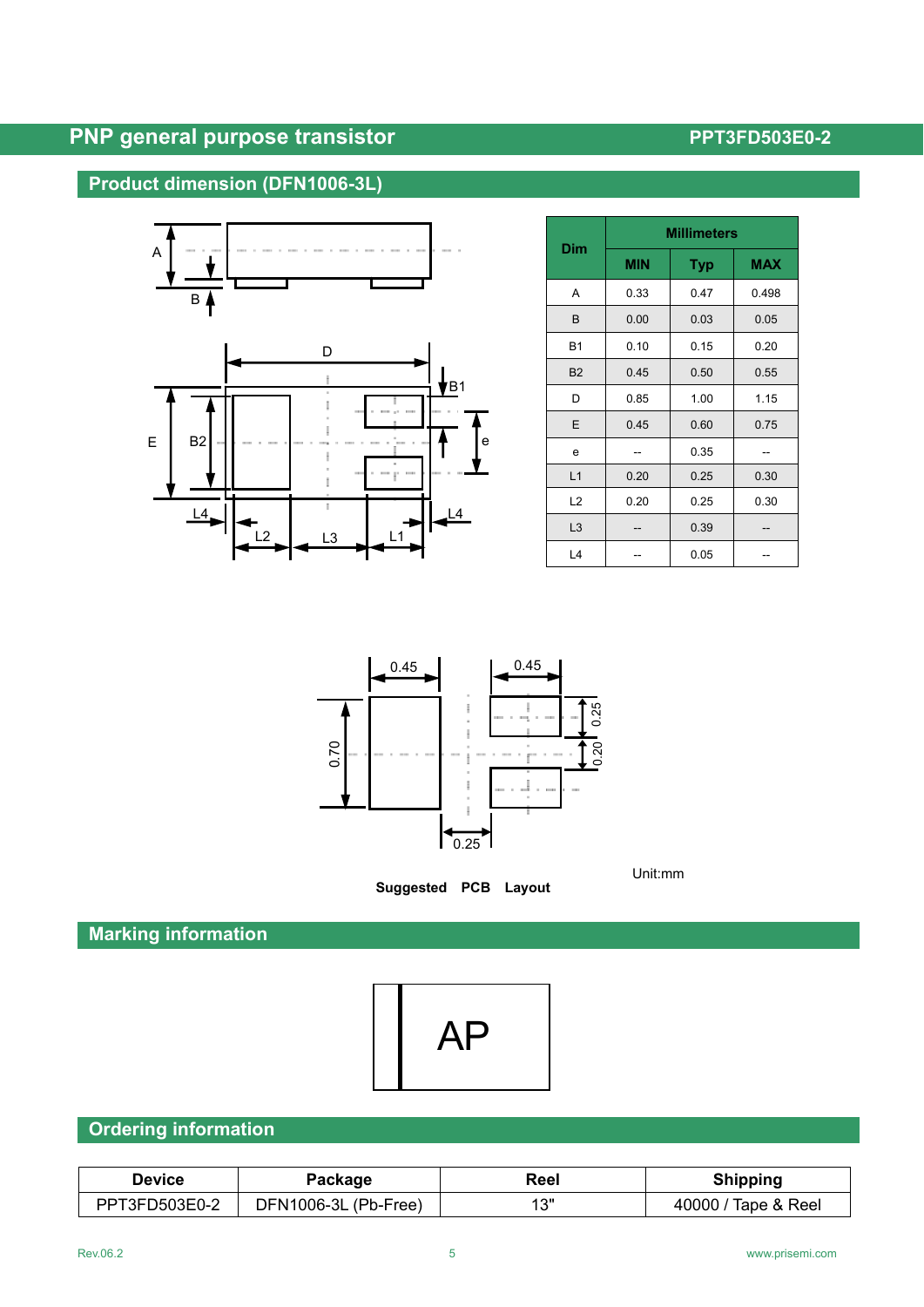## **Load with information**